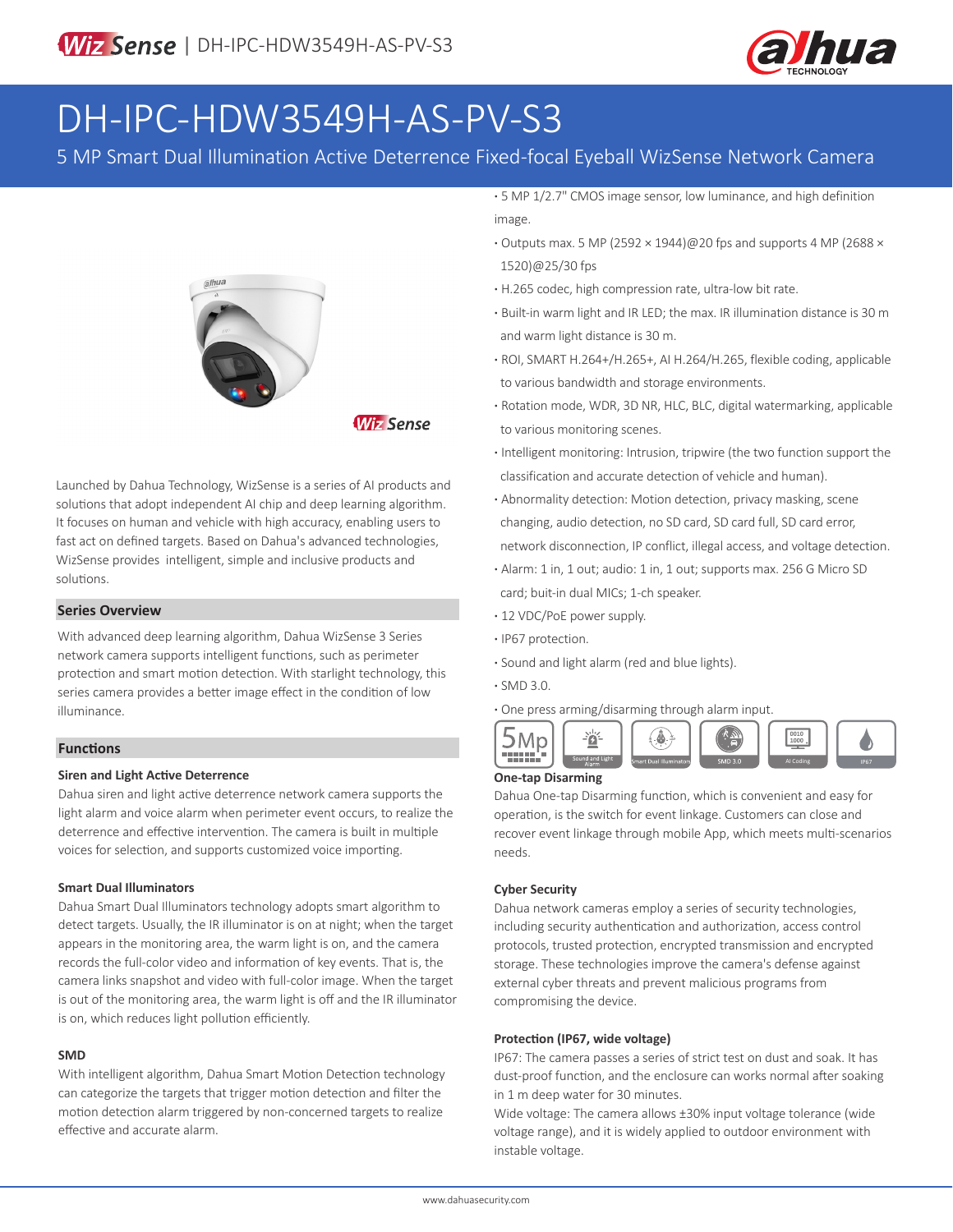# Wiz Sense | DH-IPC-HDW3549H-AS-PV-S3

Smart Codec Smart H.265+; Smart H.264+

AI Coding AI H.265; AI H.264

| <b>Technical Specification</b>    |                           |                                                                                                                        |                       |                      |                     |  |                           | Main stream: 2592 × 1944@ (1 fps-20 fps)/2688 × 1520<br>$@(1$ fps-30 fps)                                                                                                                          |
|-----------------------------------|---------------------------|------------------------------------------------------------------------------------------------------------------------|-----------------------|----------------------|---------------------|--|---------------------------|----------------------------------------------------------------------------------------------------------------------------------------------------------------------------------------------------|
| Camera                            |                           |                                                                                                                        |                       |                      |                     |  |                           | Sub stream: 704 x 576@(1 fps-25 fps)/704 x 480@(1<br>$fps-30$ $fps$ )                                                                                                                              |
| Image Sensor                      |                           | 1/2.7" CMOS                                                                                                            |                       |                      |                     |  | Video Frame Rate          | Third stream: 1920 × 1080@(1 fps-25/30 fps)<br>*The values above are the max. frame rates of each<br>stream; for multiple streams, the values will be subjected<br>to the total encoding capacity. |
| Max. Resolution                   |                           | 2592 (H) × 1944 (V)                                                                                                    |                       |                      |                     |  |                           |                                                                                                                                                                                                    |
| <b>ROM</b>                        |                           | 128 MB                                                                                                                 |                       |                      |                     |  | <b>Stream Capability</b>  | 3 streams                                                                                                                                                                                          |
| <b>RAM</b>                        |                           | 512 MB                                                                                                                 |                       |                      |                     |  | Resolution                | 5M (2592 × 1944); 4M (2688 × 1520/2560 × 1440); 3M<br>(2304 × 1296); 1080p (1920 × 1080); 720p (1280 × 720);<br>D1 (704 x 576/704 x 480); CIF (352 x 288/352 x 240)                                |
| <b>Scanning System</b>            |                           | Progressive                                                                                                            |                       |                      |                     |  |                           |                                                                                                                                                                                                    |
| <b>Electronic Shutter Speed</b>   |                           | Auto/Manual 1/3 s-1/100,000 s                                                                                          |                       |                      |                     |  | <b>Bit Rate Control</b>   | CBR/VBR                                                                                                                                                                                            |
| Min. Illumination                 |                           | 0.003 lux@F1.0 (Color, 30 IRE)<br>0.0003 lux@F1.0 (B/W, 30 IRE)                                                        |                       |                      |                     |  | Video Bit Rate            | H.264: 3 kbps-20480 kbps<br>H.265: 3 kbps-20480 kbps                                                                                                                                               |
|                                   |                           | 0 lux (illuminator on)                                                                                                 |                       |                      |                     |  | Day/Night                 | Auto (ICR)/Color/B/W                                                                                                                                                                               |
| S/N Ratio                         |                           | $>$ 56 dB                                                                                                              |                       |                      |                     |  | <b>BLC</b>                | Yes                                                                                                                                                                                                |
| <b>Illumination Distance</b>      |                           | 30 m (98.43 ft) (IR)<br>30 m (98.43 ft) (warm light)                                                                   |                       |                      |                     |  | <b>HLC</b>                | Yes                                                                                                                                                                                                |
| Illuminator On/Off Control        |                           | Auto; manual                                                                                                           |                       |                      |                     |  | <b>WDR</b>                | 120dB                                                                                                                                                                                              |
| <b>Illuminator Number</b>         |                           | $1$ (IR LED)<br>1 (warm light)                                                                                         |                       |                      |                     |  | Scene Self-adaptation     | Yes                                                                                                                                                                                                |
| Pan/Tilt/Rotation Range           |                           | Pan: 0°-360°<br>Tilt: 0°-78°<br>Rotation: 0°-360°                                                                      |                       |                      |                     |  | <b>White Balance</b>      | Auto; natural; street lamp; outdoor; manual; regional<br>custom                                                                                                                                    |
|                                   |                           |                                                                                                                        |                       |                      |                     |  | Gain Control              | Auto; manual                                                                                                                                                                                       |
|                                   |                           |                                                                                                                        |                       |                      |                     |  | Noise Reduction           | 3D NR                                                                                                                                                                                              |
| Lens                              |                           |                                                                                                                        |                       |                      |                     |  | <b>Motion Detection</b>   | OFF/ON (4 areas)                                                                                                                                                                                   |
| Lens Type                         |                           | Fixed-focal                                                                                                            |                       |                      |                     |  | Region of Interest (RoI)  | Yes (4 areas)                                                                                                                                                                                      |
| Mount Type                        |                           | M12                                                                                                                    |                       |                      |                     |  | <b>Smart Illumination</b> | Yes                                                                                                                                                                                                |
| Focal Length                      |                           | 2.8 mm; 3.6 mm                                                                                                         |                       |                      |                     |  | Defog                     | Yes                                                                                                                                                                                                |
| Field of View                     |                           | 2.8 mm: Horizontal: 97°× Vertical: 70°× Diagonal: 128°<br>3.6 mm: Horizontal: 78° x Vertical: 58° x Diagonal: 102°     |                       |                      |                     |  | Image Rotation            | 0°/90°/180°/270° (Support 90°/270° with 2688 × 1520<br>resolution and lower)                                                                                                                       |
| Iris Type                         |                           | Fixed                                                                                                                  |                       |                      |                     |  | Mirror                    | Yes                                                                                                                                                                                                |
| Close Focus Distance              |                           | 2.8 mm: $1.5$ m (4.92 ft)<br>3.6 mm: 2.2 m (7.22 ft)                                                                   |                       |                      |                     |  | <b>Privacy Masking</b>    | 8 areas                                                                                                                                                                                            |
| <b>DORI</b><br>Distance           | Lens                      | Detect                                                                                                                 | Observe               | Recognize            | Identify            |  | Audio                     |                                                                                                                                                                                                    |
|                                   | $2.8$ mm                  | 66.0 m<br>(216.54 ft)                                                                                                  | 26.4 m<br>(86.61 ft)  | 13.2 m<br>(43.31 ft) | 6.6 m<br>(21.65 ft) |  | <b>Built-in MIC</b>       | Yes                                                                                                                                                                                                |
|                                   | $3.6$ mm                  | 78.0 m<br>(255.91 ft)                                                                                                  | 31.2 m<br>(102.36 ft) | 15.6 m<br>(51.18 ft) | 7.8 m<br>(25.59 ft) |  | Audio Compression         | PCM; G.711a; G.711Mu; G.726; G.723                                                                                                                                                                 |
|                                   | Professional, intelligent |                                                                                                                        |                       |                      |                     |  | Alarm                     |                                                                                                                                                                                                    |
| <b>IVS (Perimeter Protection)</b> |                           | Tripwire; intrusion (Support the classification and<br>accurate detection of vehicle and human)                        |                       |                      |                     |  | Alarm Event               | No SD card; SD card full; SD card error; network<br>disconnection; IP conflict; illegal access; motion<br>detection; video tampering; tripwire; intrusion; scene                                   |
| <b>SMD 3.0</b>                    |                           | Less false alarm, longer detection distance                                                                            |                       |                      |                     |  |                           | changing; audio detection; voltage detection; external<br>alarm; SMD; security exception                                                                                                           |
| Intelligent Search                |                           | Work together with Smart NVR to perform refine<br>intelligent search, event extraction and merging to event<br>videos. |                       |                      |                     |  | Network                   |                                                                                                                                                                                                    |
|                                   |                           |                                                                                                                        |                       |                      |                     |  | Network                   | RJ-45 (10/100 Base-T)                                                                                                                                                                              |
| Video                             |                           |                                                                                                                        |                       |                      |                     |  | SDK and API               | Yes                                                                                                                                                                                                |
| Video Compression                 |                           | H.265; H.264; H.264H; H.264B; MJPEG (Only supported<br>by the sub stream)                                              |                       |                      |                     |  |                           | Video encryption; firmware encryption; configuration                                                                                                                                               |

Video encryption; firmware encryption; configuration encryption; Digest; WSSE; account lockout; security logs; IP/MAC filtering; generation and importing of X.509 certification; syslog; HTTPS; 802.1x; trusted boot; trusted execution; trusted upgrade

Cyber Security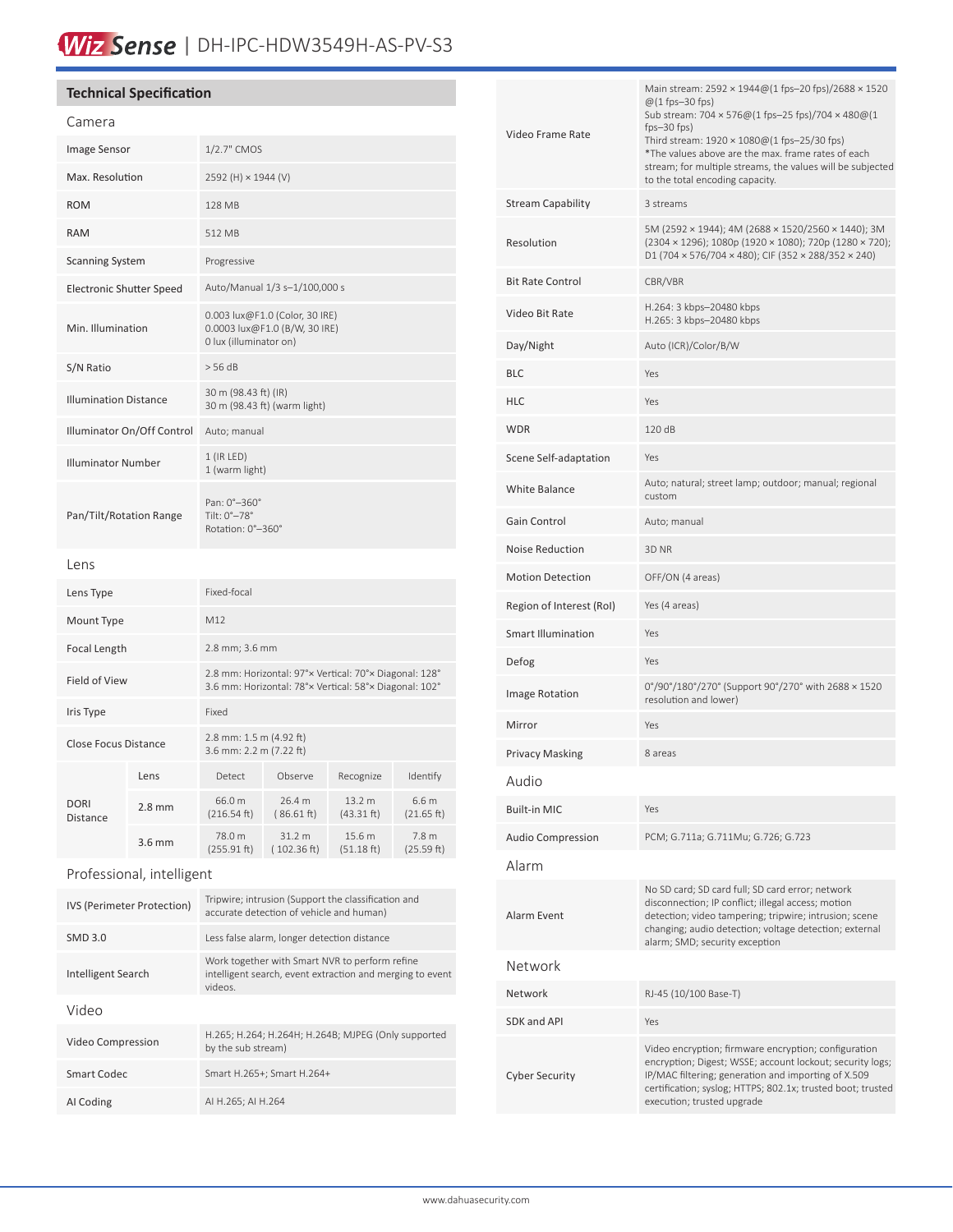# Wiz Sense | DH-IPC-HDW3549H-AS-PV-S3

| Protocol                    | IPv4; IPv6; HTTP; TCP; UDP; ARP; RTP; RTSP; RTCP;<br>RTMP; SMTP; FTP; SFTP; DHCP; DNS; DDNS; QoS; UPnP;<br>NTP; Multicast; ICMP; IGMP; NFS; SAMBA; PPPoE; SNMP                  |  |  |  |  |  |
|-----------------------------|---------------------------------------------------------------------------------------------------------------------------------------------------------------------------------|--|--|--|--|--|
| Interoperability            | ONVIF (Profile S/Profile G/Profile T); CGI; P2P; Milestone                                                                                                                      |  |  |  |  |  |
| User/Host                   | 20 (Total bandwidth: 72 M)                                                                                                                                                      |  |  |  |  |  |
| Storage                     | FTP; SFTP; Micro SD card (Support max. 256 G); NAS                                                                                                                              |  |  |  |  |  |
| <b>Browser</b>              | IE: IE8/9/11<br>Chrome<br>Firefox                                                                                                                                               |  |  |  |  |  |
| Management Software         | Smart PSS; DSS; DMSS                                                                                                                                                            |  |  |  |  |  |
| Mobile Phone                | iOS; Android                                                                                                                                                                    |  |  |  |  |  |
| Certification               |                                                                                                                                                                                 |  |  |  |  |  |
| Certification               | CE-LVD: EN 62368-1;<br>CE-EMC: Electromagnetic Compatibility Directive<br>2014/30/EU;<br>FCC: 47 CFR FCC Part 15, Subpart B;<br>UL/CUL:UL62368-1 & CAN/CSA C22.2 No. 62368-1-14 |  |  |  |  |  |
| Port                        |                                                                                                                                                                                 |  |  |  |  |  |
| Audio Input                 | 1 channel (RCA port)                                                                                                                                                            |  |  |  |  |  |
| Audio Output                | 1 channel (RCA port)                                                                                                                                                            |  |  |  |  |  |
| Alarm Input                 | 1 channel in: 5 mA 3V-5 VDC                                                                                                                                                     |  |  |  |  |  |
| Alarm Output                | 1 channel out: 300 mA 12 VDC                                                                                                                                                    |  |  |  |  |  |
| Power                       |                                                                                                                                                                                 |  |  |  |  |  |
| Power Supply                | 12 VDC/PoE (802.3af)                                                                                                                                                            |  |  |  |  |  |
| Power Consumption           | Basic: 1.86 W (12 VDC); 4.18 W (PoE)<br>Max. (H.265+main stream/IR intensity+warm light on):<br>6.5 W (12 VDC) 8.8 W (PoE)                                                      |  |  |  |  |  |
| Environment                 |                                                                                                                                                                                 |  |  |  |  |  |
| <b>Operating Conditions</b> | -40 °C to +60 °C (-40 °F to +140 °F)/Less than 95% RH                                                                                                                           |  |  |  |  |  |
| <b>Storage Conditions</b>   | $-40$ °C to +60 °C (-40 °F to +140 °F)                                                                                                                                          |  |  |  |  |  |
| <b>Protection Grade</b>     | <b>IP67</b>                                                                                                                                                                     |  |  |  |  |  |
| Structure                   |                                                                                                                                                                                 |  |  |  |  |  |
| Casing                      | Metal                                                                                                                                                                           |  |  |  |  |  |
| <b>Dimensions</b>           | 110.9 mm $\times$ $\Phi$ 122.0 mm (4.4" $\times$ $\Phi$ 4.8")                                                                                                                   |  |  |  |  |  |
| Net Weight                  | 745 g (163.1 lb)                                                                                                                                                                |  |  |  |  |  |
| <b>Gross Weight</b>         | 915 g (200.6 lb)                                                                                                                                                                |  |  |  |  |  |

| <b>Ordering Information</b> |                                |                                                                                                  |  |  |  |  |  |
|-----------------------------|--------------------------------|--------------------------------------------------------------------------------------------------|--|--|--|--|--|
| Type                        | Model                          | Description                                                                                      |  |  |  |  |  |
| 5MP                         | DH-IPC-HDW3549H-AS-<br>$PV-S3$ | 5 MP Smart Dual Illumination Active<br>Deterrence Fixed-focal Eyeball<br>WizSense Network Camera |  |  |  |  |  |
| Camera                      | IPC-HDW3549H-AS-PV-S3          | 5 MP Smart Dual Illumination Active<br>Deterrence Fixed-focal Eyeball<br>WizSense Network Camera |  |  |  |  |  |
|                             | <b>PFA137</b>                  | Junction Box                                                                                     |  |  |  |  |  |
|                             | <b>PFB205W</b>                 | Wall Mount Bracket                                                                               |  |  |  |  |  |
|                             | PFA106+PFB220C                 | Ceiling Mount Bracket                                                                            |  |  |  |  |  |
| Accessories                 | PFA106+PFB220C                 | Pole Mount Bracket                                                                               |  |  |  |  |  |
| (Optional)                  | PFM321D                        | 12 VDC 1A Power Adapter                                                                          |  |  |  |  |  |
|                             | LR1002-1ET/1EC                 | Single-port Long Reach Ethernet over<br>Coax Extender                                            |  |  |  |  |  |
|                             | PFM900-F                       | Integrated Mount Tester                                                                          |  |  |  |  |  |
|                             | <b>PFM114</b>                  | TLC SD Card                                                                                      |  |  |  |  |  |

### **Accessories**

# **Optional**:



Junction Box



 PFB205W Wall Mount Bracket



 PFA106+PFB220C Ceiling Mount Bracket



PFM321D 12 VDC 1A Power Adapter PFB205W+PFA152-E Pole Mount Bracket



PFM900-E Integrated Mount Tester

PFM114 TLC SD Card

 $\blacksquare$  $\blacksquare$ LR1002-1ET/1EC

Single-port Long Reach Ethernet over Coax Extender

www.dahuasecurity.com